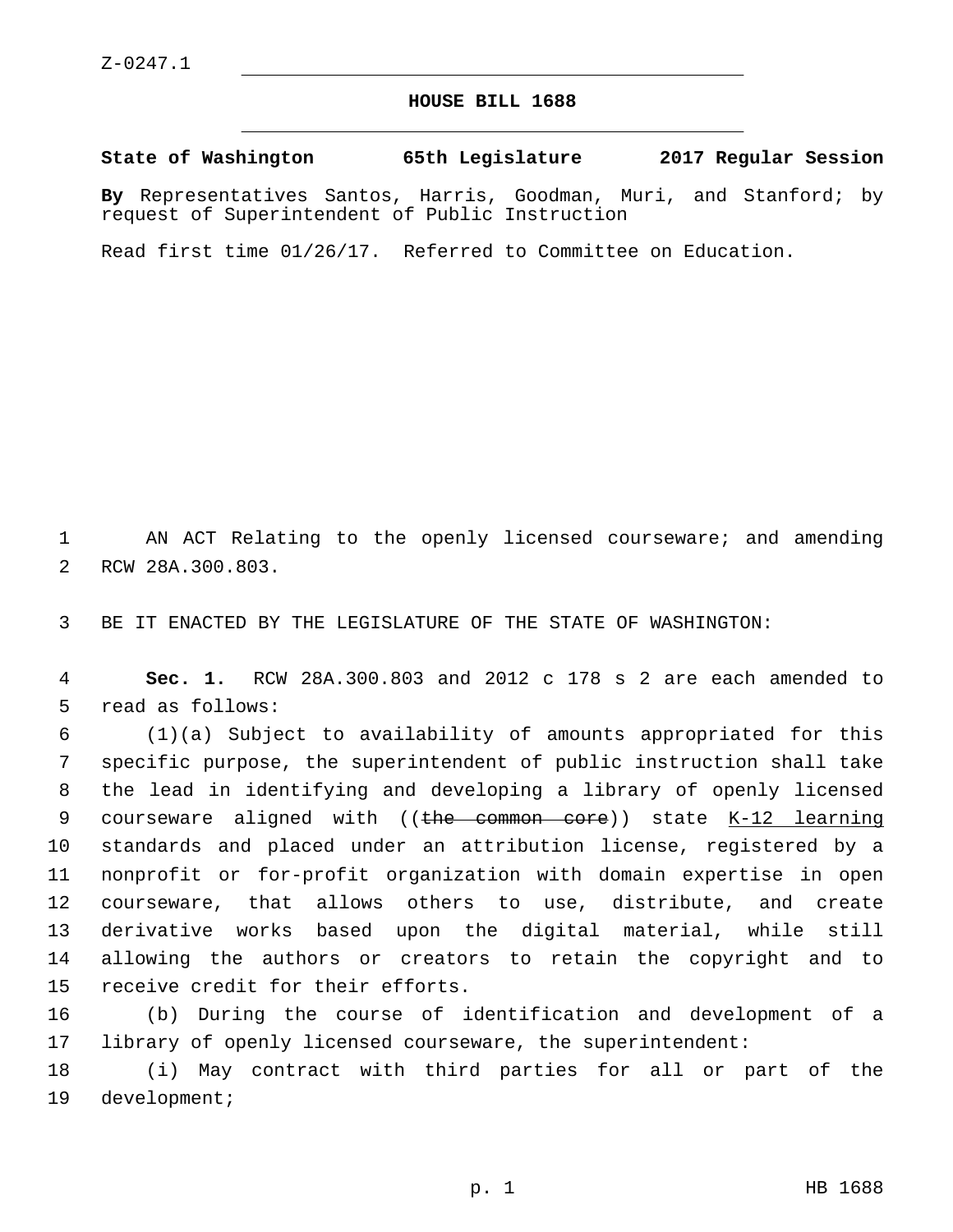(ii) May adopt or adapt existing high quality openly licensed 2 K-12 courseware aligned with the ((common core)) state learning 3 standards;

 (iii) May consider multiple sources of openly licensed 5 courseware;

 (iv) Must use best efforts to seek additional outside funding by 7 actively partnering with private organizations;

 (v) Must work collaboratively with other states that have adopted 9 the common core state standards and collectively share results; and

 (vi) Must include input from classroom practitioners, including teacher-librarians as defined by RCW 28A.320.240, in the results 12 reported under subsection  $(2)(d)$  of this section.

(2) The superintendent of public instruction must also:

 (a) Advertise to school districts the availability of openly licensed courseware, with an emphasis on the fact that the courseware 16 is available at no cost to the districts;

 (b) Identify an open courseware repository to which openly licensed courseware identified and developed under this section may be submitted, in which openly licensed courseware may be housed, and from which openly licensed courseware may be easily accessed, all at 21 no cost to school districts;

 (c) Provide professional development programs that offer support, guidance, and instruction regarding the creation, use, and continuous 24 improvement of open courseware; and

 (d) Report to the governor and the education committees of the legislature on a biennial basis, beginning December 1, 2013, ((and 27 ending December 1, 2017,)) regarding identification and development 28 of a library of openly licensed courseware aligned with ((the common 29 eore)) state K-12 learning standards and placed under an attribution license, use by school districts of openly licensed courseware, and 31 professional development programs provided.

 (3) School districts may, but are not required to, use any of the 33 openly licensed courseware.

 (4) As used in this section, "courseware" includes the course syllabus, scope and sequence, instructional materials, modules, textbooks, including the teacher's edition, student guides, supplemental materials, formative and summative assessment supports, research articles, research data, laboratory activities, simulations, videos, open-ended inquiry activities, and any other educationally useful materials.40